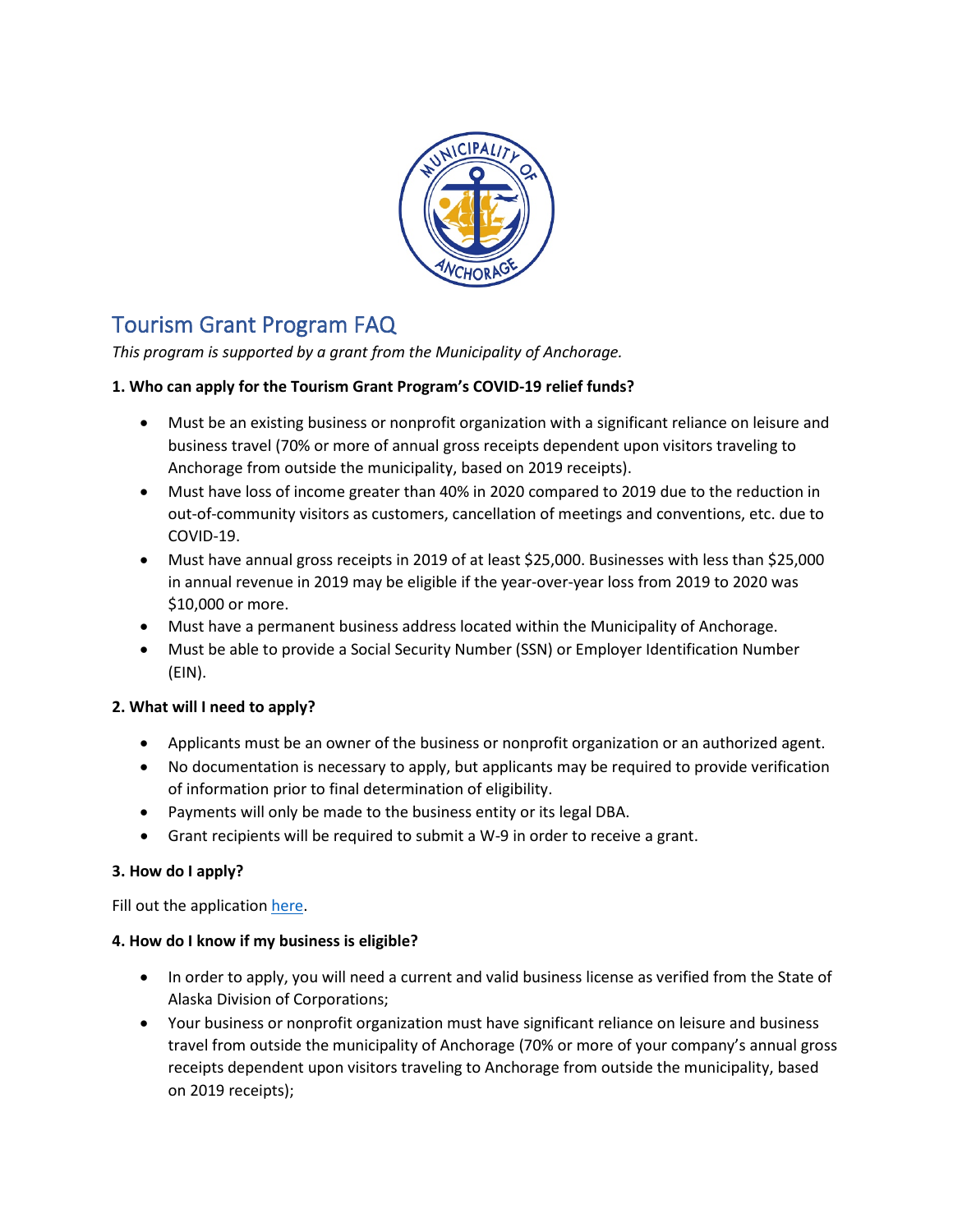- Must have loss of income greater than 40% in 2020 compared to 2019 due to the reduction in out-of-community visitors as customers, cancellation of meetings and conventions, etc. due to COVID-19;
- Must have annual gross receipts in 2019 of at least \$25,000. Businesses with less than \$25,000 in annual revenue in 2019 may be eligible if the year-over-year loss from 2019 to 2020 was \$10,000 or more.
- Must have a permanent business address located within the Municipality of Anchorage.

# **5. Can I apply if I have received other relief funds or MOA grants?**

- There is no prohibition on receiving federal or state relief funds, e.g. PPP, EIDL, AK CARES, etc. Applicants are responsible for verifying eligibility rules for other relief programs. This program is open to all qualifying businesses, regardless of whether they have applied for or have obtained any other state or federal COVID-19-related assistance.
- Businesses that have received grants through the Municipality of Anchorage's Hospitality Grant programs tiers A, B, or C are not eligible. Exception: hotels, tour operators, and other tourism companies where foodservice is not the primary business activity that received a hospitality Tier C grant may be eligible for the Tourism Grant Program, provided grants already received and/or loan amounts eligible for forgiveness are included as revenues when calculating overall revenue for 2020.
- Any grant already received and/or loan amounts that are eligible for forgiveness must be included as revenues when calculating overall revenue for 2020. In other words, if the revenues from other relief programs prevent your business from meeting the 40% loss-in-revenue threshold, you are not eligible for this program.
- Businesses that already received a Tourism Grant in Round 1 cannot apply to receive an additional grant in Round 2.

# **6. Does my business have to be located in Anchorage?**

Your business or nonprofit organization must have a location within the Municipality of Anchorage, including but not limited to the Anchorage Bowl, Eagle River, Chugiak, Birchwood, Peters Creek, Eklutna, Girdwood, Indian, and Bird. Your location may be an office, store, restaurant, or other physical location. Home-based businesses are eligible.

#### **7. Are restaurants and bars eligible?**

Businesses that already received grants through the MOA's Hospitality Grant program tiers A, B, or C are not eligible. Exception: hotels, tour operators, and other tourism companies where foodservice is not the primary business activity that received a hospitality Tier C grant may be eligible for the Tourism Grant Program, provided grants already received and/or loan amounts eligible for forgiveness are included as revenues when calculating overall revenue for 2020.

If your business did not receive funds from the MOA's Hospitality Grant program tiers A, B, or C, and your business meets the other criteria for reliance on visitors and loss of income, then you may be eligible.

#### **8. Are seasonal and mobile businesses eligible?**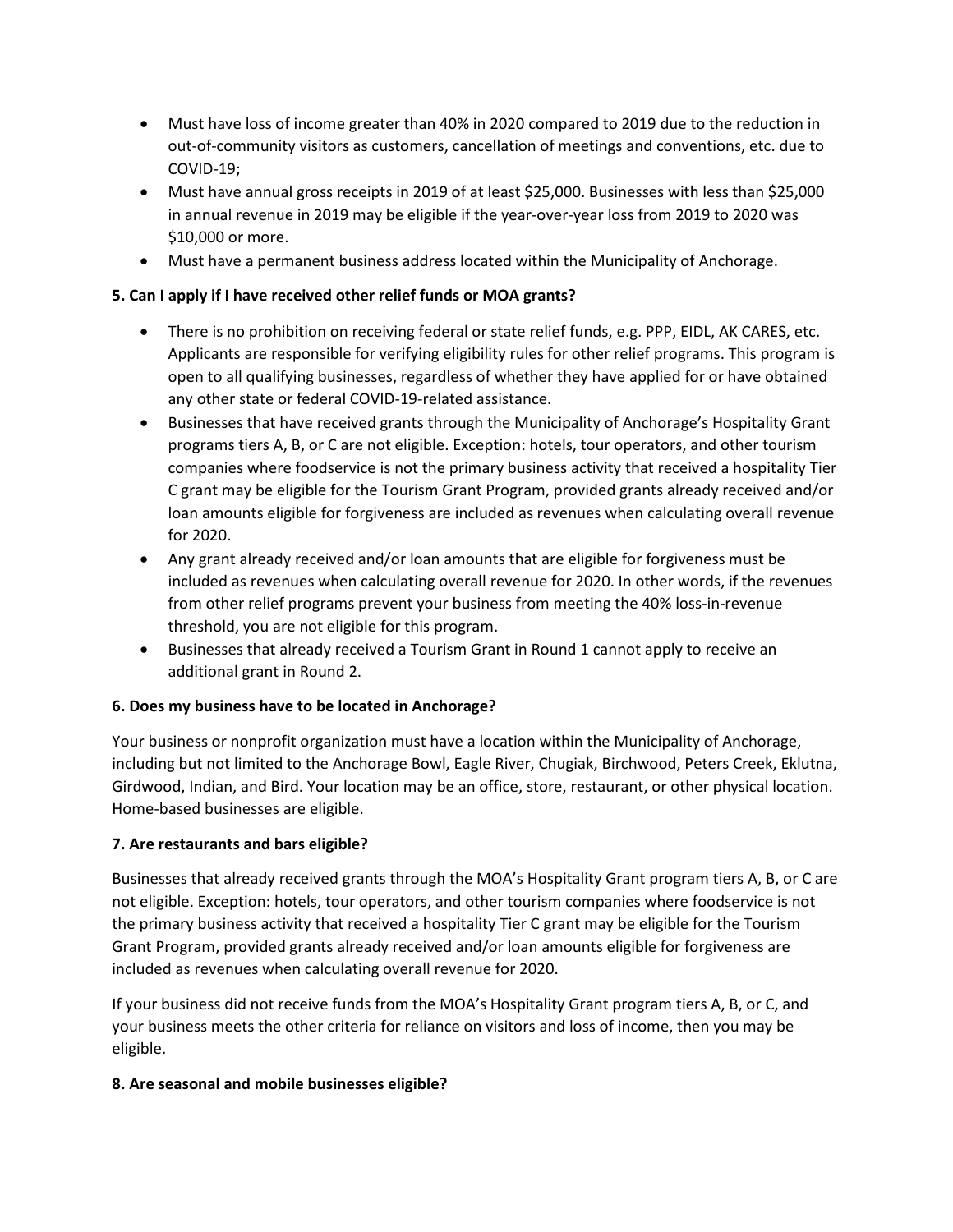Yes, seasonal and mobile businesses are eligible if they can show they have a location in Anchorage and meet other eligibility criteria.

## **9. Can I apply for Round 2 if I received a grant in Round 1?**

Businesses that received a Tourism Grant in Round 1 cannot apply to receive an additional grant in Round 2.

## **10. What if I applied in round 1, but did not receive a grant? Do I need to apply again?**

Businesses that applied for Round 1 of this Tourism Grant Program but did not qualify will also receive automatic reconsideration under these new guidelines. Round 1 applicants that did not receive a grant but are eligible under the new qualifications will receive automatic consideration under the new guidelines; Round 1 applicants do not need to apply again for reconsideration.

# **11. I don't have a current business license, but can prove I was in operation in 2019 and 2020, can I apply?**

No. A valid business license is a requirement for eligibility.

## **12. Does membership status at Visit Anchorage factor into my eligibility?**

No. Membership or non-membership with Visit Anchorage is not a consideration for this program.

## **13. Which tier does my business qualify for?**

This program's three tiers are built by size of business, based on gross receipts in 2019. In the application, select the tier that applies to your business:

Tier A - Gross receipts in 2019 below \$249,999 – Grant of \$10,000

Tier B - Gross receipts in 2019 from \$250,000 to \$999,999 – Grant of \$25,000

Tier C - Gross receipts in 2019 of \$1,000,000 or more – Grant of \$50,000

Note that you may be asked to furnish proof as part of the process, and you may be asked to provide details on income or losses should this grant be audited.

#### **14. How can I use this money?**

COVID has hit the tourism industry hard. We hope this funding can help offset some of the losses incurred due to the pandemic and preserve your business and the tourism industry until a full recovery begins.

There is no date by which funds must be spent, and no restriction on how the money is spent to offset some of the economic effects from the pandemic for your business.

#### **15. If my company's revenue comes from other companies that are in tourism, am I eligible?**

This grant program is intended to provide relief to companies deriving gross receipts directly from visitors, rather than from another company or entity in turn serving visitors. As other examples, advertising agencies, mechanics, or web designers whose clients are tourism companies would likely not qualify for this program.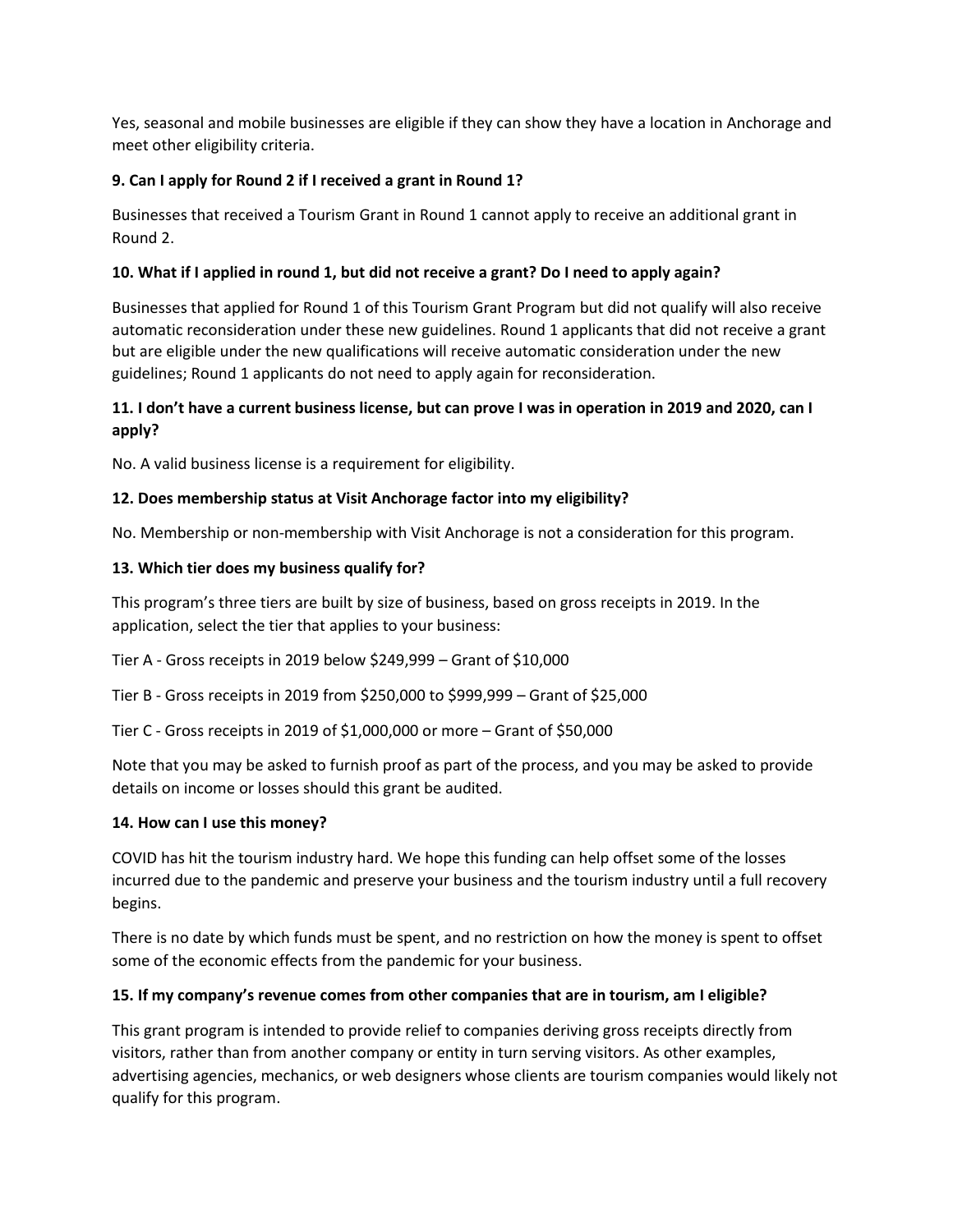#### **16. What happens if there are more applicants than awards available?**

If more eligible applicants apply than grants available, a random selection from the pool of applicants will be used to determine awardees.

## **17. What happens if there is money remaining after all eligible applicants are awarded grants?**

In the event there are grant funds remaining after all applicants approved in round 2 have received a grant, the remaining funds may be distributed proportionally to all approved applicants from rounds 1 and 2.

## **18. If I receive a grant, do I have to claim this grant on my taxes?**

Yes, you will receive a 1099G.

## **19. If I am awarded a grant, when will I be notified?**

Notifications for grant recipients may begin two weeks after the application period closes, but it will partly depend on the volume of applications.

## **20. If I am awarded a grant, when can I expect the funds to arrive?**

If you are awarded a grant, you will need to provide mailing information or other details in order to receive funds. The timing largely depends on receipt of this information.

## **21. Will my name be made public as part of the award process?**

Yes, the Municipality of Anchorage will name the recipients of the Tourism Relief grants.

# **22. Do I need to file a grant report with the Municipality of Anchorage detailing the use of the grant funds?**

No, you do not need to file a grant report. This is a grant made possible through the use of federal CARES Act funds, so you may be asked to provide proof of cancelations or loss of income should this federal grant be audited.

# **23. How can I get help with my application or ask questions about the process?**

Please email [grant@Anchorage.net.](mailto:grant@Anchorage.net)

#### **24. How much of the money of the grant fund will go to businesses in the form of grants?**

As much as possible. The administrators have set aside some funds to cover costs associated with the application platform and technical assistance. If hard costs are less than the full amount of that contingency fund, remaining money held for hard costs will also be put toward business relief grants.

#### **25. What if my application is incomplete?**

Applicants are responsible for the accuracy and completeness of their information. The deadline to apply is May 5, 2021. If your application is incomplete or there are questions about the information it contains, administrators will attempt contact you before May 10, 2021. After that, any incomplete or inaccurate applications may be deemed ineligible.